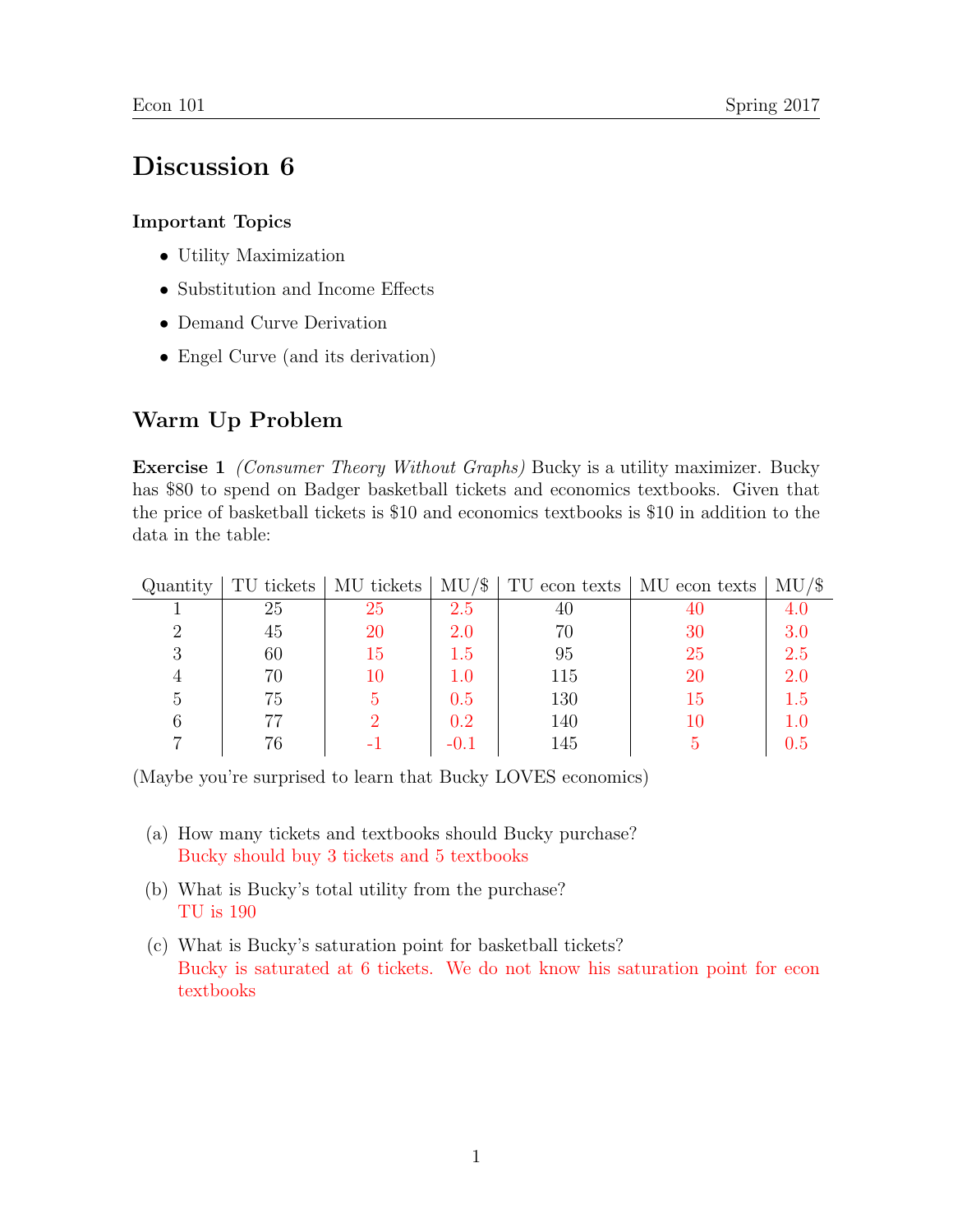## Main Problems

**Exercise 2** Suppose 2Chainz has preferences between two chains  $(x)$  and  $(y)$ , as represented in the graph below.



Point  $E_1$  is 2Chainz's initial consumption bundle. Then, the price of chain 'y' increases, causing 2Chainz to consume at point  $E_2$ . Point E' is the intermediate point between these two consumption bundles that is used to decompose the price (total) effect into income and substitution effects(it is therefore sometimes called a decomposition basket).

- (a) Will the substitution effect for chain 'x' be positive or negative? What about the income effect? Which effect is dominant? Explain. Substitution is the movement along the original indifference curve from  $E_1$  to  $E'$ . This is a positive effect. The income effect is the movement from  $E'$  to  $E_2$ . This is a negative effect. The combined effects means 2Chainz consumes the same number of 'x' chains, so neither is dominant.
- (b) Will the substitution effect for chain 'y' be positive or negative? What about the income effect? Which effect is dominant? Explain. Using the same logic as in  $(a)$ , except now for chain 'y', we see that both effects are negative. The substitution effect is larger than the income effect.
- (c) Compute the magnitude of these effects by completing the table below.

|            | Substitution effect         |                  | Income effect   Price (total) effect |
|------------|-----------------------------|------------------|--------------------------------------|
| Pointwise  | $E_1$ to $E'$               | $E'$ to $E_2$    | $E_1$ to $E_2$                       |
| Chain $x'$ | $71 - 50 = 21$              | $50 - 72 = -21$  |                                      |
|            | Chain 'y' $  35 - 50 = -15$ | $125 - 35 = -10$ | $-25$                                |

(d) Assuming a linear demand curve for chain 'y', what will this demand curve look like?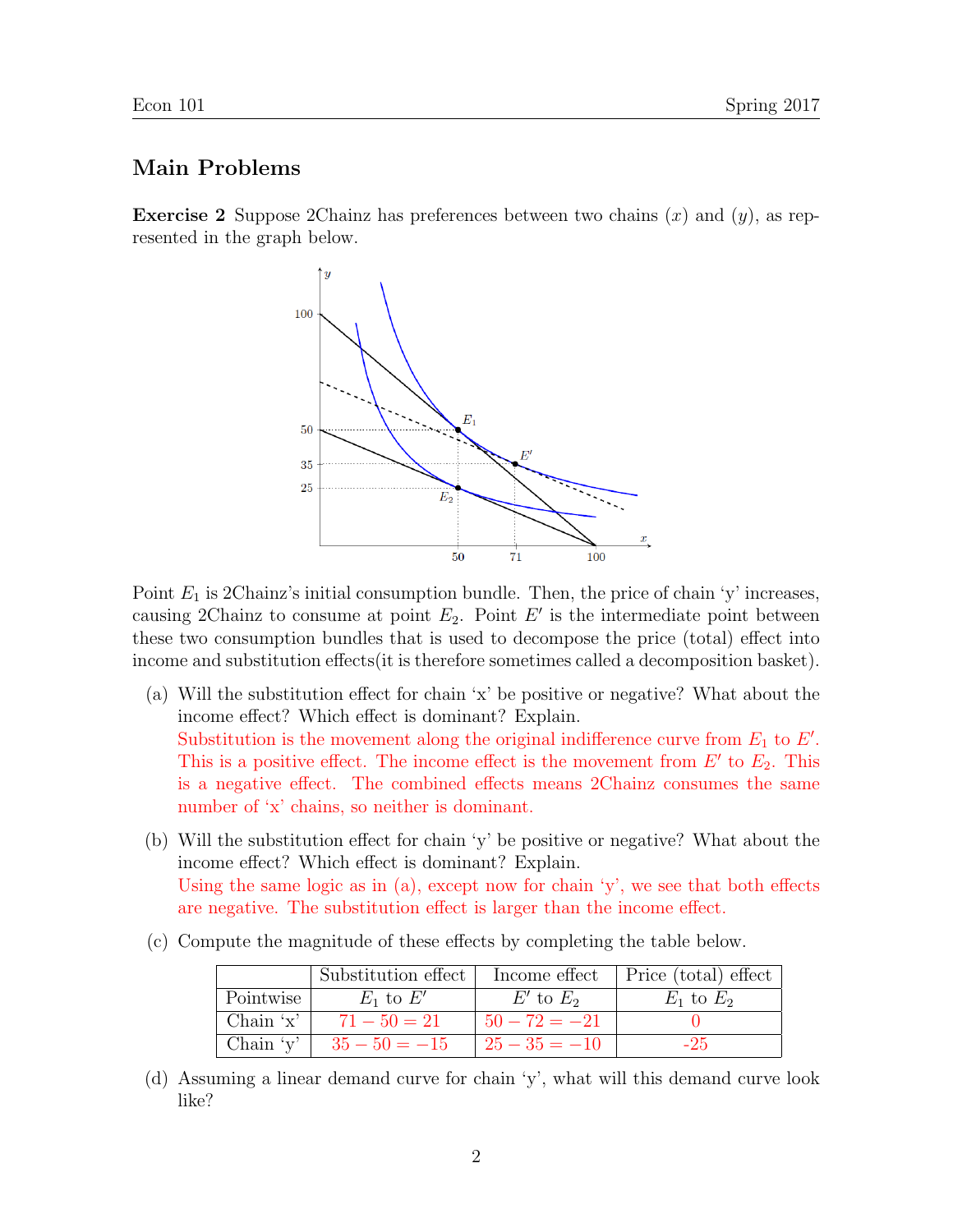The demand curve for y will be downward sloping.

(e) For 2Chainz is chain 'x' a normal or inferior good? What about chain 'y'? Justify your answer.

Both goods are normal because the income effects are negative when income is reduced (shift of budget constraint towards the origin).

Exercise 3 Professor Hansen has recently taken a liking to early 2000s hip hop music. She has preferences for Xzibit albums  $(x)$ , and Young Jeezy albums  $(y)$ , which are represented in the graph below. Use it to answer the following questions.



- (a) Are Xzibit albums  $(x)$  a normal or inferior good for Prof. Hansen? What about Young Jeezy albums  $(y)$ ? Explain. For this we want to look at the parallel shifts of the budget constraint - i.e. what happens between points A and D, or points C and B. Going from A to D, would be the income effect as a result of a price decrease, and going from B to C would be the income effect resulting from a price increase. Whichever case we choose to look at the income effect for Young Jeezy albums (y) is negative, and the income effect for Xzibit albums  $(x)$  is positive.
- (b) Suppose Prof. Hansen is initially consuming at point A. Then the price of Xzibit albums  $(x)$  decreases, causing her to consume at point B. To determine income and substitution effects, which intermediate point should be used to yield the correct result? C or D? Are both ok? (Hint: old utility, new prices.) The substitution effect will be from A to C. The income effect will be from C to B. Both points are NOT ok. We start by moving along the original utility, and then do the parallel shift.
- (c) Suppose Prof. Hansen is initially consuming at point B. Then the price of Xzibit albums  $(x)$  increases, causing her to consume at point A. To determine income